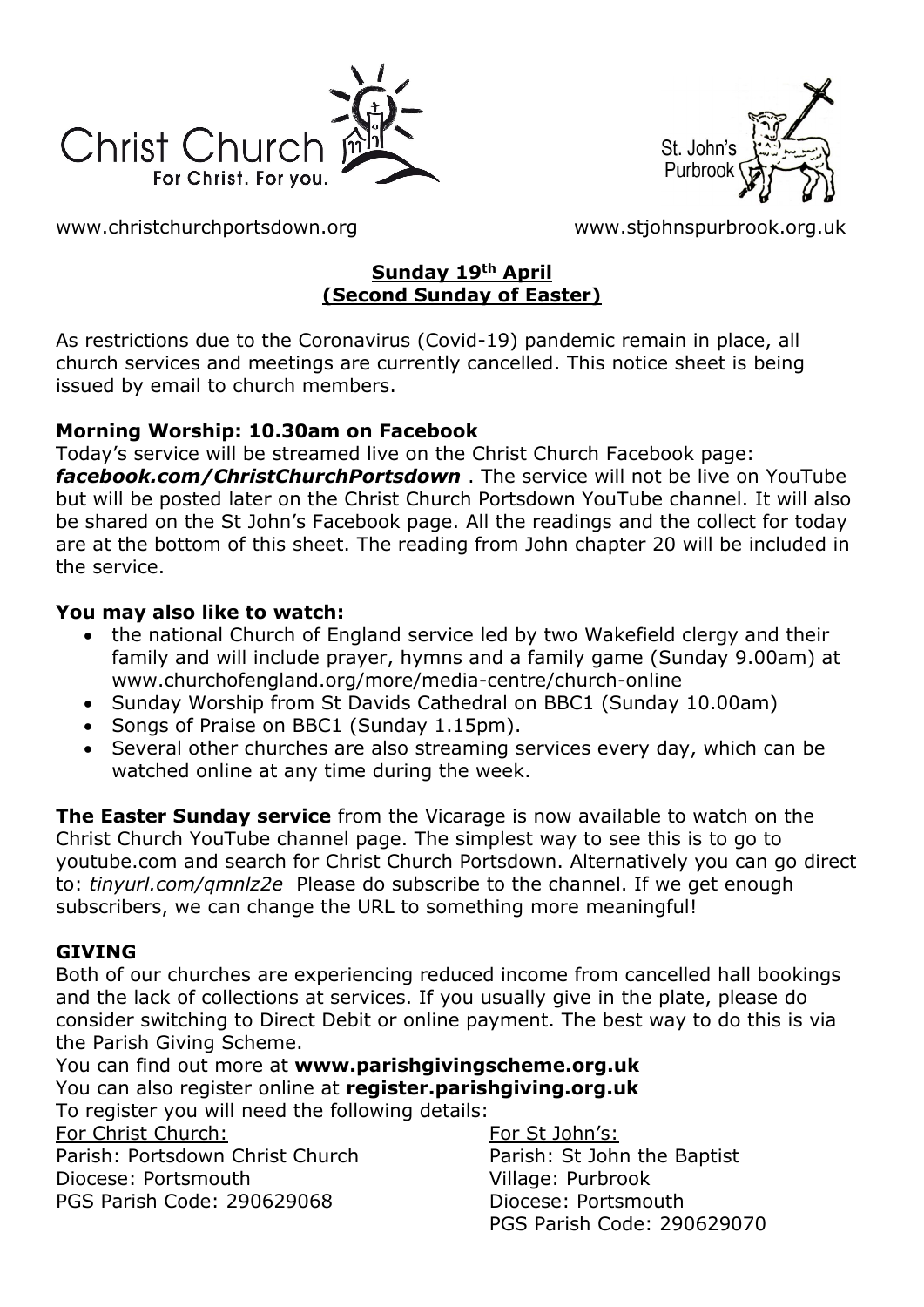### **COMMUNITY FIRST HELPLINE**

Havant Borough Council, working with Community First has set up a helpline that residents in Havant Borough who are isolating at home can ring, should they require assistance; shopping, prescription collections, dog-walking, a friendly voice to speak to etc. Requests for assistance are passed to voluntary groups around the borough, some specifically set up for this purpose.

If you, or someone you know, are self-isolating, live in Havant Borough and need help, then call Community First on 0300 500 8085.

#### **CHURCH OFFICE**

The church office is closed. Emma is working from home, so please note her number below if you wish to speak to her.

| <b>CONTACTS</b>      |                                            |
|----------------------|--------------------------------------------|
| <b>Vicar</b>         | <b>Revd Andy Wilson</b> (day off Monday)   |
|                      | vicar@christchurchportsdown.org            |
|                      | purbrookvicar@gmail.com                    |
| <b>Associate</b>     | <b>Revd Laura Cameron</b>                  |
| <b>Minister</b>      | revdlauracameron@gmail.com                 |
| <b>Reader CCP</b>    | <b>Sandra Morgan</b>                       |
| (Lay Minister)       | sandramorgan02@gmail.com                   |
| <b>Churchwarden</b>  | <b>Bill Jeffery</b>                        |
| <b>SJP</b>           | purbrookchurch@gmail.com                   |
| Churchwarden         | <b>Stephen Anderson</b>                    |
| <b>CCP</b>           | stephen.anderson@christchurchportsdown.org |
| <b>Administrator</b> | <b>Emma Evans</b>                          |
|                      | parish.office@christchurchportsdown.org    |
| <b>Hall Manager</b>  | Jacqui Wilson                              |
| <b>CCP</b>           | hall.manager@christchurchportsdown.org     |
| Website              | <b>Matt Doe</b>                            |
|                      | webmaster@christchurchportsdown.org        |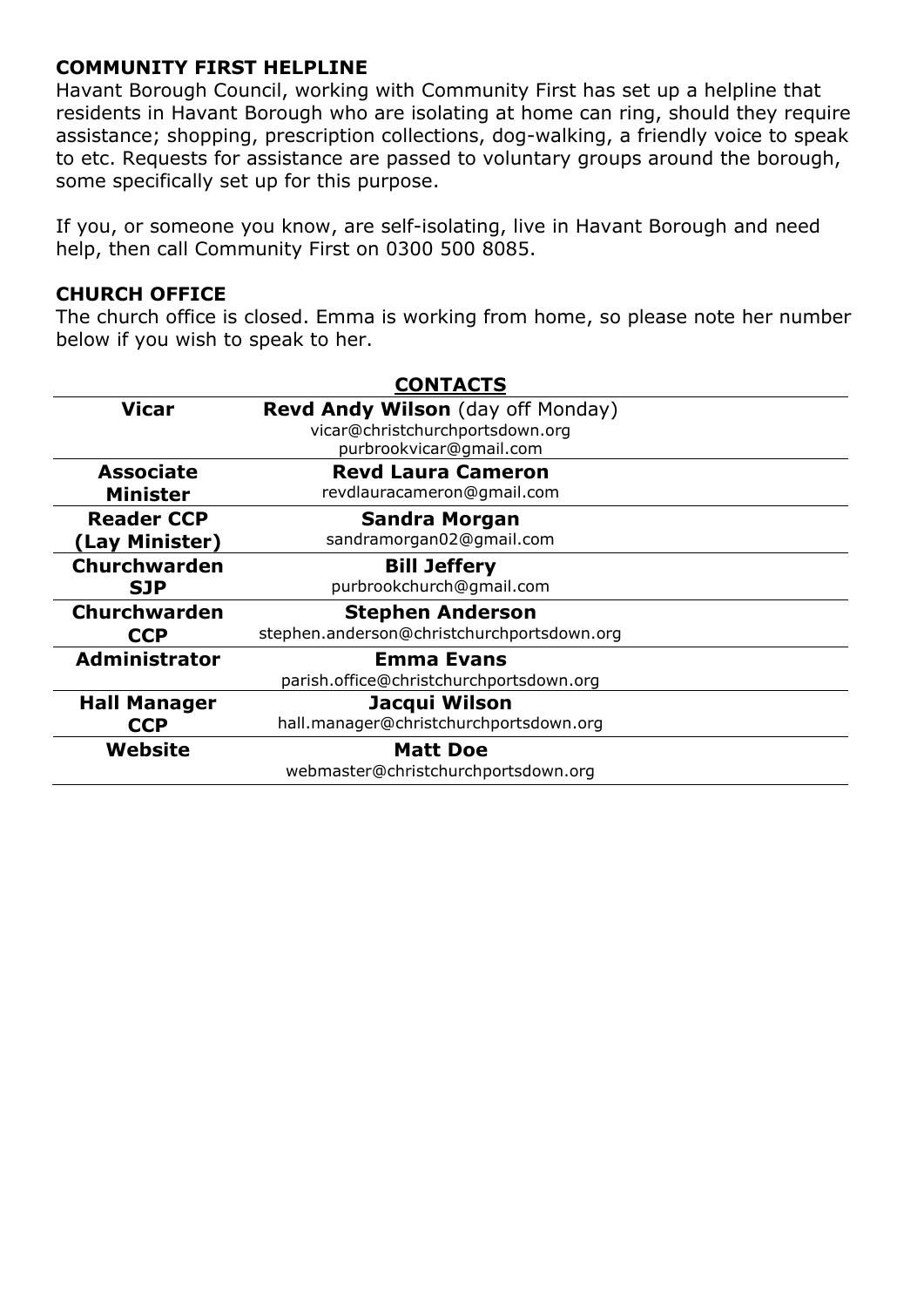### **SECOND SUNDAY OF EASTER**

### **COLLECT**

Risen Christ, for whom no door is locked, no entrance barred: open the doors of our hearts, that we may seek the good of others and walk the joyful road of sacrifice and peace, to the praise of God the Father.

#### *Amen.*

#### **OLD TESTAMENT: Exodus 14:10–31**

 $10$  As Pharaoh drew near, the Israelites looked back, and there were the Egyptians advancing on them. In great fear the Israelites cried out to the Lord.  $11$  They said to Moses, 'Was it because there were no graves in Egypt that you have taken us away to die in the wilderness? What have you done to us, bringing us out of Egypt?  $12$  Is this not the very thing we told you in Egypt, "Let us alone and let us serve the Egyptians"? For it would have been better for us to serve the Egyptians than to die in the wilderness.'  $^{13}$  But Moses said to the people, 'Do not be afraid, stand firm, and see the deliverance that the Lord will accomplish for you today; for the Egyptians whom you see today you shall never see again. <sup>14</sup> The Lord will fight for you, and you have only to keep still.' <sup>15</sup> Then the Lord said to Moses, 'Why do you cry out to me? Tell the Israelites to go forward.  $16$  But you lift up your staff, and stretch out your hand over the sea and divide it, that the Israelites may go into the sea on dry ground.  $^{17}$  Then I will harden the hearts of the Egyptians so that they will go in after them; and so I will gain glory for myself over Pharaoh and all his army, his chariots, and his chariot drivers.  $18$  And the Egyptians shall know that I am the Lord, when I have gained glory for myself over Pharaoh, his chariots, and his chariot drivers.<sup> $19$ </sup> The angel of God who was going before the Israelite army moved and went behind them; and the pillar of cloud moved from in front of them and took its place behind them.  $20$  It came between the army of Egypt and the army of Israel. And so the cloud was there with the darkness, and it lit up the night; one did not come near the other all night.  $21$  Then Moses stretched out his hand over the sea. The Lord drove the sea back by a strong east wind all night, and turned the sea into dry land; and the waters were divided.  $22$  The Israelites went into the sea on dry ground, the waters forming a wall for them on their right and on their left.  $23$  The Egyptians pursued, and went into the sea after them, all of Pharaoh's horses, chariots, and chariot drivers. <sup>24</sup>At the morning watch the Lord in the pillar of fire and cloud looked down upon the Egyptian army, and threw the Egyptian army into panic.  $25$  He clogged their chariot wheels so that they turned with difficulty. The Egyptians said, 'Let us flee from the Israelites, for the Lord is fighting for them against Egypt.<sup> $\prime$  26</sup> Then the Lord said to Moses, 'Stretch out your hand over the sea, so that the water may come back upon the Egyptians, upon their chariots and chariot drivers.<sup>' 27</sup> So Moses stretched out his hand over the sea, and at dawn the sea returned to its normal depth. As the Egyptians fled before it, the Lord tossed the Egyptians into the sea.  $28$  The waters returned and covered the chariots and the chariot drivers, the entire army of Pharaoh that had followed them into the sea; not one of them remained.  $29$  But the Israelites walked on dry ground through the sea, the waters forming a wall for them on their right and on their left.  $30$  Thus the Lord saved Israel that day from the Egyptians; and Israel saw the Egyptians dead on the seashore.  $31$  Israel saw the great work that the Lord did against the Egyptians. So the people feared the Lord and believed in the Lord and in his servant Moses.